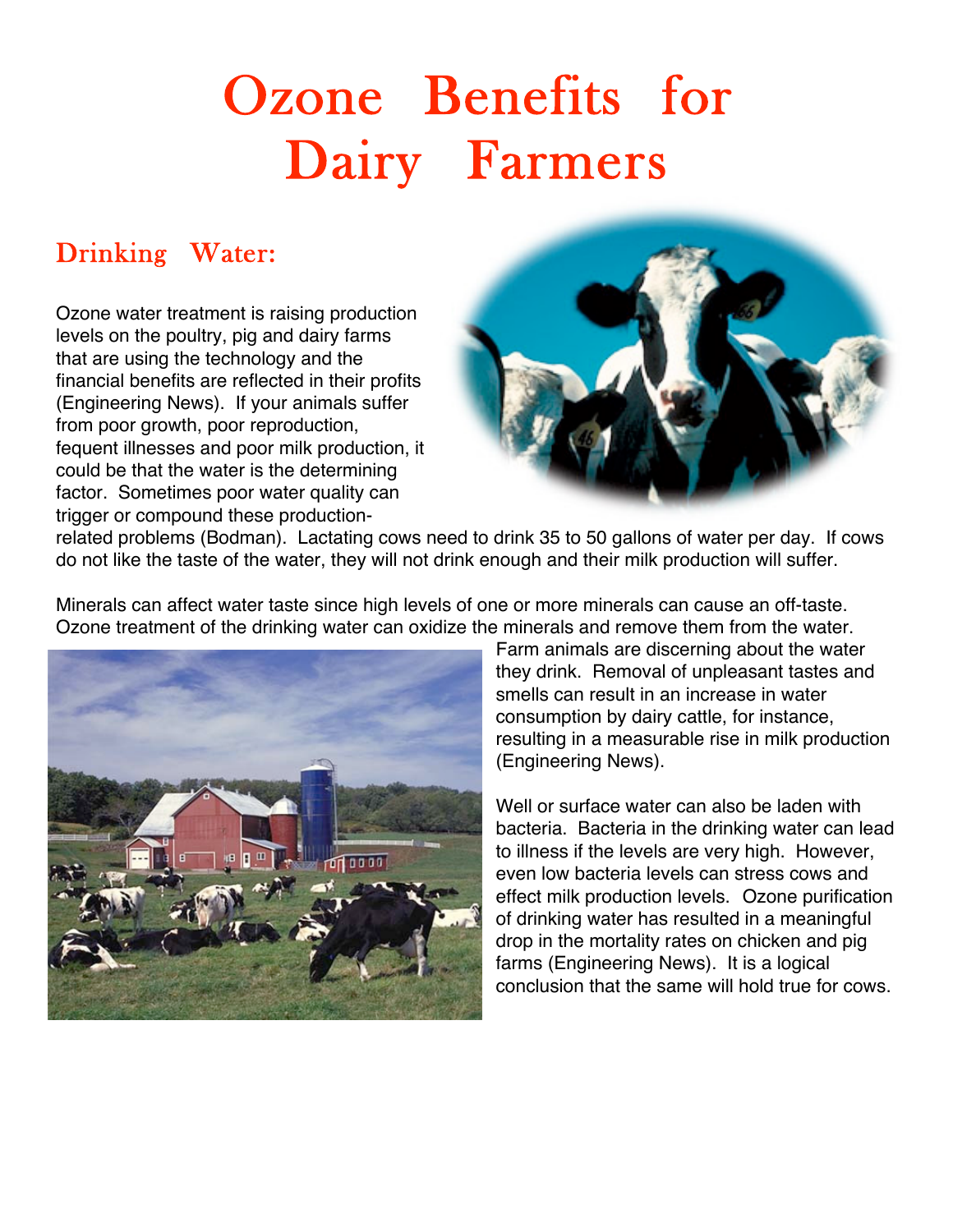### Ozone as a Sanitizer:

The production of quality milk begins with good hygienic practices. Dirty cows and soiled equipment can lead to elevated bacterial levels in the bulk tank (Wallace). Alternative sanitizing agents that are safe to the environment are desirable to the food and dairy industries. Ozone is a potent oxidizing agent that aggressively destroys bacteria, pathogens and virus (B. Dosti). The entire udder and the rear legs should be washed off with ozonated water prior to milking in order to prevent these problems.



Ozonated water should be used for rinsing the

milking equipment, sanitizing it, thus reducing the chances of milk contamination. All equipment that is used to provide feed for the cows should be washed out with ozonated water on a regular basis to kill mold, mildew, and bacteria.

#### Ozone in the Air:

Ozone can be added at very low doses to the air in the barn for several beneficial results. It will virtually eliminate the manure smell in the barn. At the same time it will destroy E. Coli, salmonella and many other bacteria. When ozone has been applied to the air in pig barns, it has eliminated odor reduced the number of flies, reduced illness, and lowered mortality rates.

## Mastitis Prevention:

Reducing stress and controlling infectious diseases can not only reduce the impact of environmental mastitis but may also lead to higher milk production levels (Wallace). Milking procedures, particularly udder preparation, can impact the amount of environmental mastitis (Wallace). No single control measure will have as great an impact in preventing mastitis and conserving quality milk production as minimizing exposure to bacteria. Using ozonated water to wash the udder in the milking parlor and to wash the floors when replacing bedding material will help reduce bacteria. Adding ozone gas to the barn will also provide a continuous assault against bacteria.